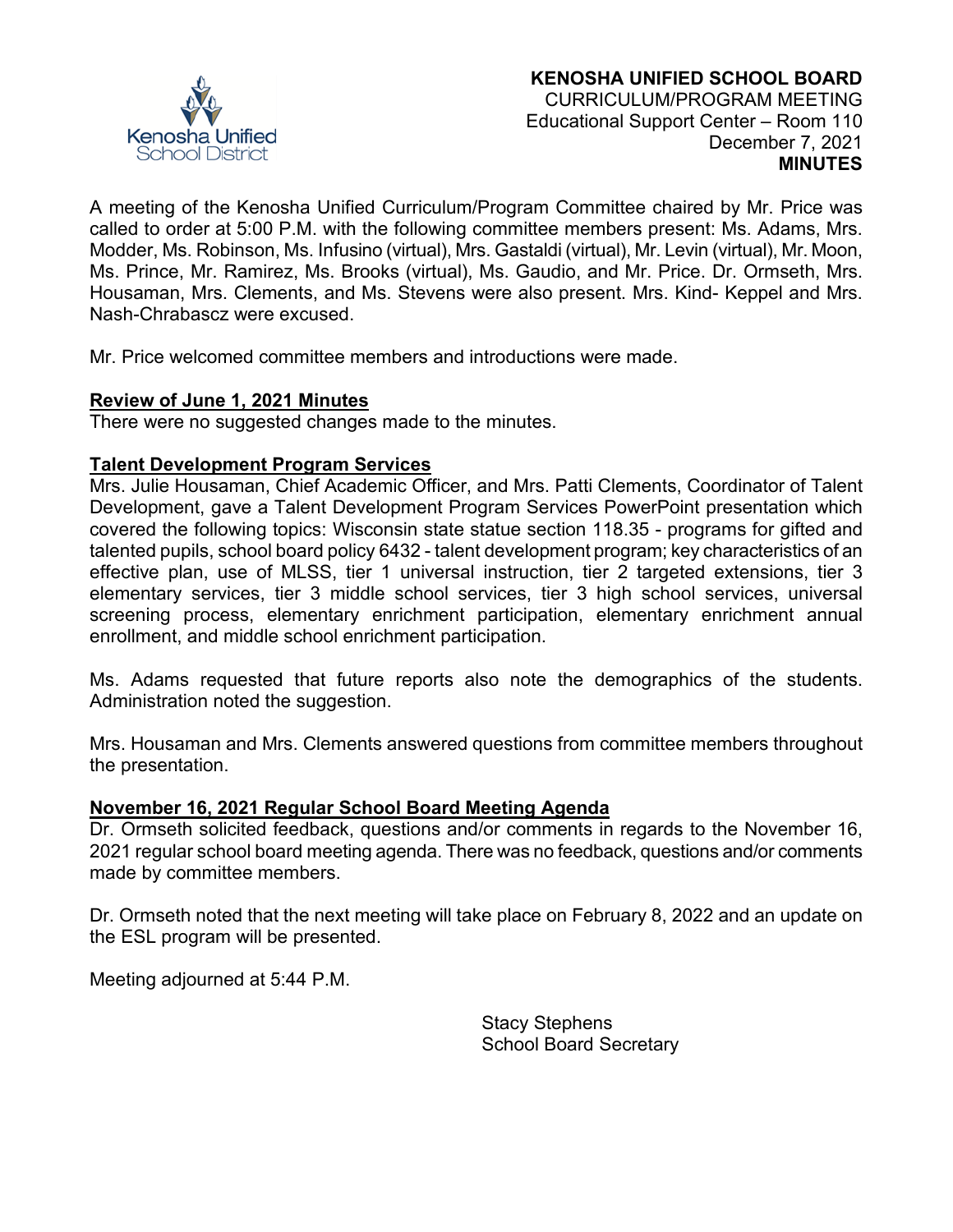

A meeting of the Kenosha Unified Personnel Committee chaired by Ms. Adams was called to order at 6:00 P.M. with the following committee members present: Mr. Price, Ms. Robinson, Mr. Cabal (virtual), Mrs. Douglas, Mr. Duncan, Mrs. Greene (virtual), Ms. Schroeter (virtual), Ms. Washington, Mr. Kauffman, and Ms. Adams. Dr. Ormseth, Mr. Neir, Mrs. Steiner, Mrs. Modder, Ms. Stevens, and Mr. Garcia were also present. Mr. Battle, Ms. Shauman, and Mr. Cecala were excused. Ms. Konicki was absent.

#### **Review of June 1, 2021 Minutes**

There were no suggested changes made to the minutes.

#### **KUSD Recruiting and Hiring Overview**

Mr. Kevin Neir, Interim Chief Human Resources Officer, and Mrs. Christine Steiner, Human Resources Recruitment/Retention Coordinator, gave a KUSD Recruiting and Hiring Overview PowerPoint presentation which covered the following topics: purpose, current recruiting and hiring practice, job boards vs. applicant tracking service, limitations of WECAN, about PowerSchool Unified Talent, benefits of PowerSchool Unified Talent, the improved applicant experience through PowerSchool, and next steps.

Ms. Robinson requested additional information on other school districts using PowerSchool. Mr. Neir noted the request and indicated that he would forward the information.

Mr. Neir and Mrs. Steiner answered questions from committee members throughout the presentation.

#### **November 16, 2021 Regular School Board Meeting Agenda**

Ms. Adams solicited feedback, questions and/or comments in regards to the November 16, 2021 regular school board meeting agenda. There was no feedback, questions and/or comments made by committee members.

Dr. Ormseth noted that the next meeting will take place on February 8, 2022 and the 2022-2023 employee handbook will be presented.

Meeting adjourned at 6:48 p.m.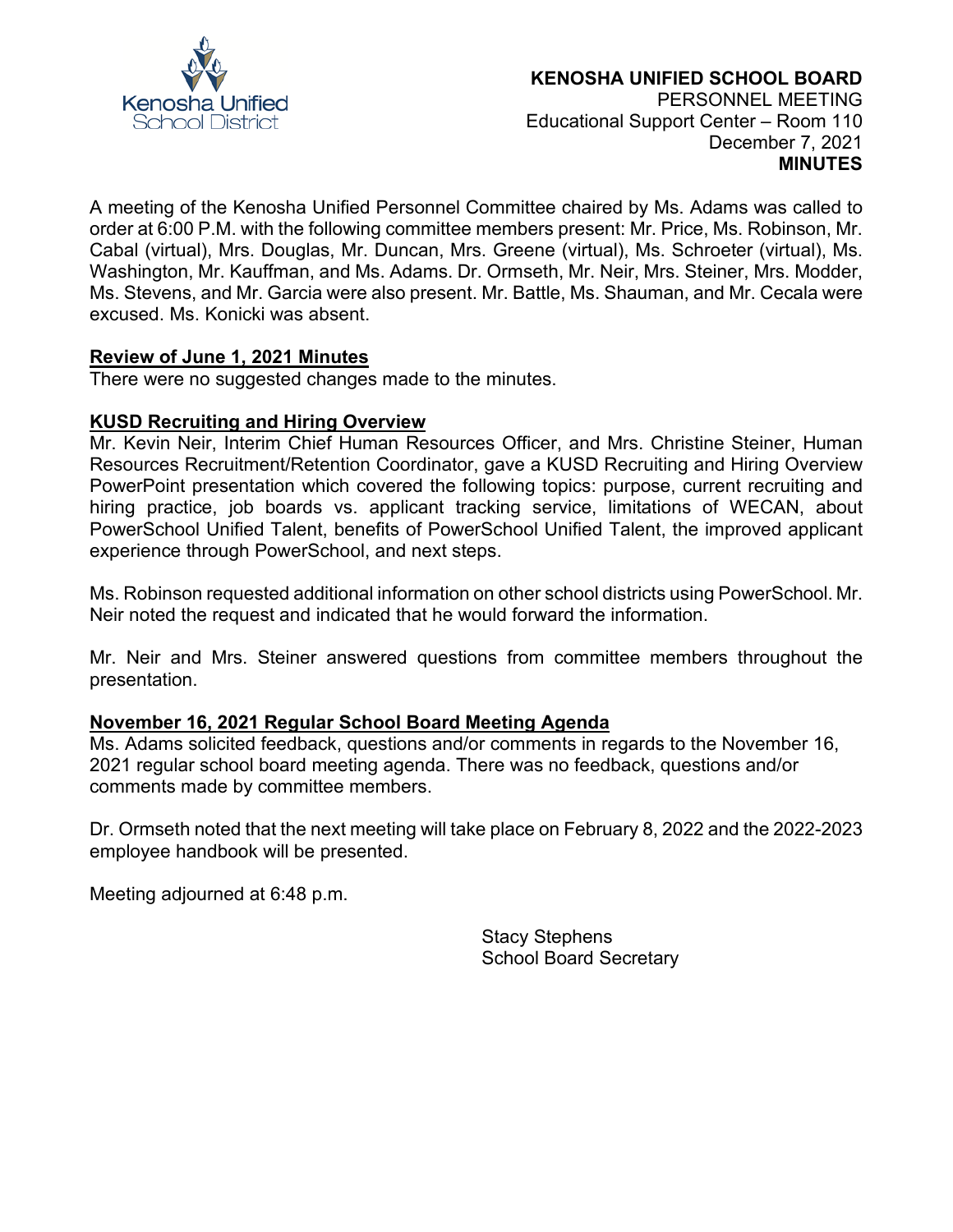

# **KENOSHA UNIFIED SCHOOL BOARD**

AUDIT/BUDGET/FINANCE MEETING Educational Support Center – Room 110 December 7, 2021 **MINUTES** 

A meeting of the Kenosha Unified Audit/Budget/Finance Committee chaired by Mrs. Modder was called to order at 7:00 P.M. with the following Committee members present: Ms. Adams, Mr. Garcia, Ms. Stevens, Ms. Cooper, Mr. Leipzig, Ms. Nedweski, Mr. Washington (virtual), Ms. Ma, Mr. Pereira, Mrs. Bell-Meyers (virtual), Mr. Makowka (virtual), and Mrs. Modder. Mr. Wilson (virtual) arrived later. Ms. Robinson was also present. Mr. Miller was excused.

Mrs. Modder welcomed committee members and introductions were made.

# **Review of June 1, 2021 Minutes**

There were no suggested changes made to the minutes.

Mr. Wilson arrived at 6:09 P.M.

# **Board Approved Student User Fee Discussion for the 2022-2023 School Year**

Mr. Tarik Hamdan, Chief Financial Officer, noted that as a component of the budget development process, a review of student user fees assessed by the District is conducted annually. At the passing of last year's student user fees in June 2021, the Board agreed to engage in further discussions for this fiscal year.

Mr. Hamdan presented the following information to help facilitate feedback from the committee members: a base user fee collection analysis, a base user fee collection rate analysis, and a combined user fee – budget to actual analysis.

Mr. Hamdan sought feedback, questions and/or comments from committee members in regards to the student user fees for the 2022-2023 school year. The following feedback and/or comments were shared:

- $\bullet$  forego fees  $-$  lift the burden from the parents;
- keep fees implement a tiered and/or sliding scale for low income families;
- reinstate in person registration as a bulk of the fees are paid during registration;
- require the schools to be more diligent in their efforts to collect; and
- consider a central person to handle collections.

# **November 16, 2021 Regular School Board Meeting Agenda**

Dr. Ormseth solicited feedback, questions and/or comments in regards to the November 16, 2021 regular school board meeting agenda. There was no feedback, questions and/or comments made by committee members.

Dr. Ormseth noted that the next meeting will take place on February 8, 2022 and feedback on the ESSER III plan will be sought and the 2022-2023 preliminary enrollment projects will be presented.

Meeting adjourned at 7:47 p.m.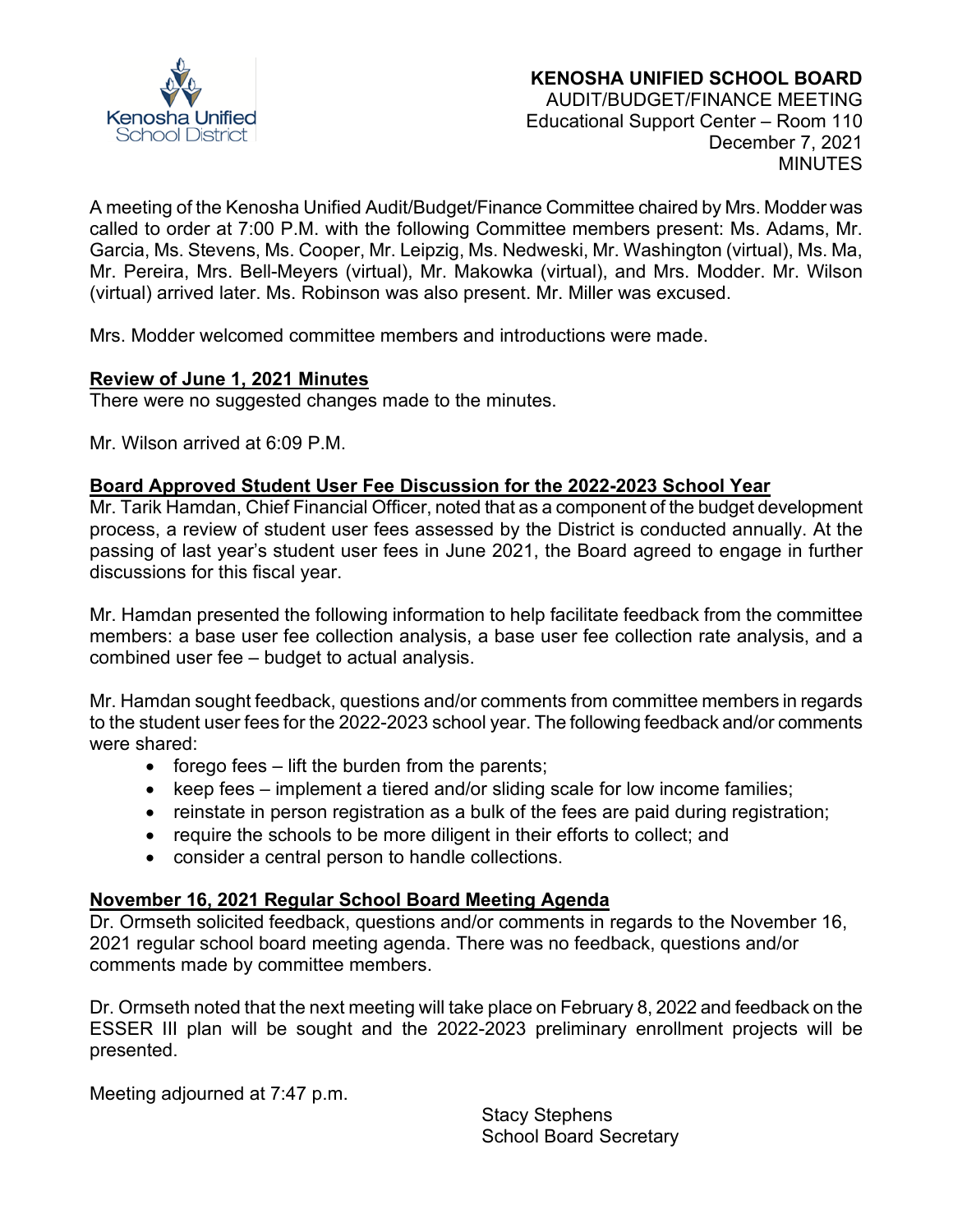

A meeting of the Kenosha Unified Planning/Facilities Committee chaired by Ms. Stevens was called to order at 8:00 P.M. with the following committee members present: Ms. Adams, Mr. Garcia, Mr. Pokorny, Mr. Thomas, Mr. Twomey (virtual), Mr. Gayle (virtual), Ms. Niederer (virtual), and Ms. Stevens. Dr. Ormseth, Mr. Finnemore, and Ms Robinson were also present. Mr. Battle, Mr. Mangi, and Mr. Patel were excused. Mr. Douglas and Ms. Murawski were absent.

Ms. Stevens welcomed committee members and introductions were made.

# **Review of June 1, 2021 Minutes**

There were no suggested changes made to the minutes.

# **Bradford Auditorium & Lobby Renovation Project**

Mr. Patrick Finnemore, Director of Facilities, gave an overview of the Bradford Auditorium & Lobby Renovation Project which included the following information:

- approximate cost of the project would be \$1.575 MM with an approximate duration time of five months; and
- the project scope would include: new stage curtains and rigging; addition of a fire protection sprinkler system, replacement of the carpet, a new sound system, LED theatrical and house lighting, new HVAC, replacement of the handicapped ramp with chair lift, the addition of numerous electrical outlets in specific locations to support the theatre program, interior door replacement, replacement of the lobby flooring, a complete renovation of the lobby, and a complete restroom remodel.

Mr. Finnemore answered questions from committee members throughout his presentation.

# **New Simplified Emergency Operating Procedures**

Mr. Finnemore noted that as part of the required review and update to the District's emergency operating procedures, a simplified emergency operation procedure document was created for use by each teacher and staff member in the event of an emergency. The full emergency operating procedure document is too large and cumbersome (over 100 pages) for a teacher to grab and find a procedure during a crisis. The simplified document is limited to the action steps for school staff in the event of an emergency which are listed in alphabetical order. It also has a cover page unique to each school that lists the school safety team members and their school phone extension, the contact information for the school resource officers, and contact information for the emergency response team.

Mr. Finnemore answered questions from committee members throughout his presentation.

# **November 16, 2021 Regular School Board Meeting Agenda**

Dr. Ormseth solicited feedback, questions and/or comments in regards to the November 16, 2021 regular school board meeting agenda. There was no feedback, questions and/or comments made by committee members.

Dr. Ormseth noted that the next meeting will take place on February 8, 2022 and the 2022-2023 capital projects plan will be presented.